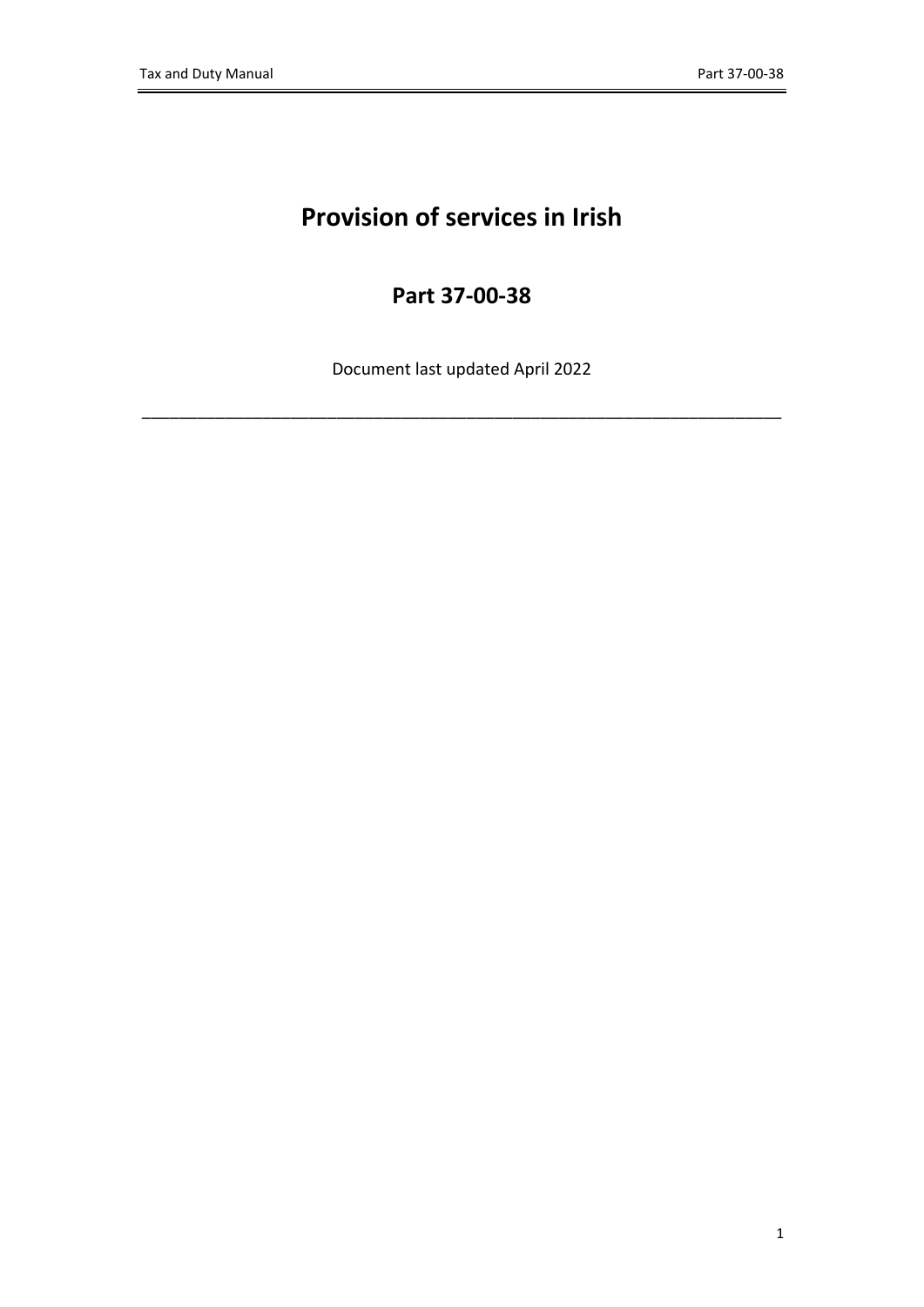# **Table of Contents**

| 1.     |                                                                               |  |                                                                |  |  |  |  |  |
|--------|-------------------------------------------------------------------------------|--|----------------------------------------------------------------|--|--|--|--|--|
| 2.     |                                                                               |  |                                                                |  |  |  |  |  |
| 3.     |                                                                               |  |                                                                |  |  |  |  |  |
| 4.     |                                                                               |  |                                                                |  |  |  |  |  |
| 5.     |                                                                               |  |                                                                |  |  |  |  |  |
|        | 5.1.                                                                          |  |                                                                |  |  |  |  |  |
|        | 5.1.1.                                                                        |  | Correspondence/communication initiated by customers 6          |  |  |  |  |  |
|        | 5.1.2.                                                                        |  | Correspondence/communication issued by Revenue 7               |  |  |  |  |  |
|        | 5.2.                                                                          |  |                                                                |  |  |  |  |  |
|        | 5.2.1.                                                                        |  |                                                                |  |  |  |  |  |
|        | 5.2.2.                                                                        |  |                                                                |  |  |  |  |  |
|        | 5.2.3.                                                                        |  | Provisions regarding bilingual text on Stationery and Signage9 |  |  |  |  |  |
|        | 5.3.                                                                          |  |                                                                |  |  |  |  |  |
|        | 5.4.                                                                          |  |                                                                |  |  |  |  |  |
|        | 5.4.1.                                                                        |  |                                                                |  |  |  |  |  |
| 5.4.2. |                                                                               |  |                                                                |  |  |  |  |  |
|        | 5.5.                                                                          |  |                                                                |  |  |  |  |  |
| 5.6.   |                                                                               |  |                                                                |  |  |  |  |  |
|        | 5.7.                                                                          |  |                                                                |  |  |  |  |  |
|        | 5.8.                                                                          |  |                                                                |  |  |  |  |  |
|        | 5.9.                                                                          |  | Requirement to use correct Irish versions of Placenames11      |  |  |  |  |  |
| 6.     |                                                                               |  |                                                                |  |  |  |  |  |
| 7.     |                                                                               |  |                                                                |  |  |  |  |  |
| 8.     |                                                                               |  |                                                                |  |  |  |  |  |
| 9.     |                                                                               |  |                                                                |  |  |  |  |  |
| 10.    | Monitoring of provision of services in Irish by Oifig an Choimisinéara Teanga |  |                                                                |  |  |  |  |  |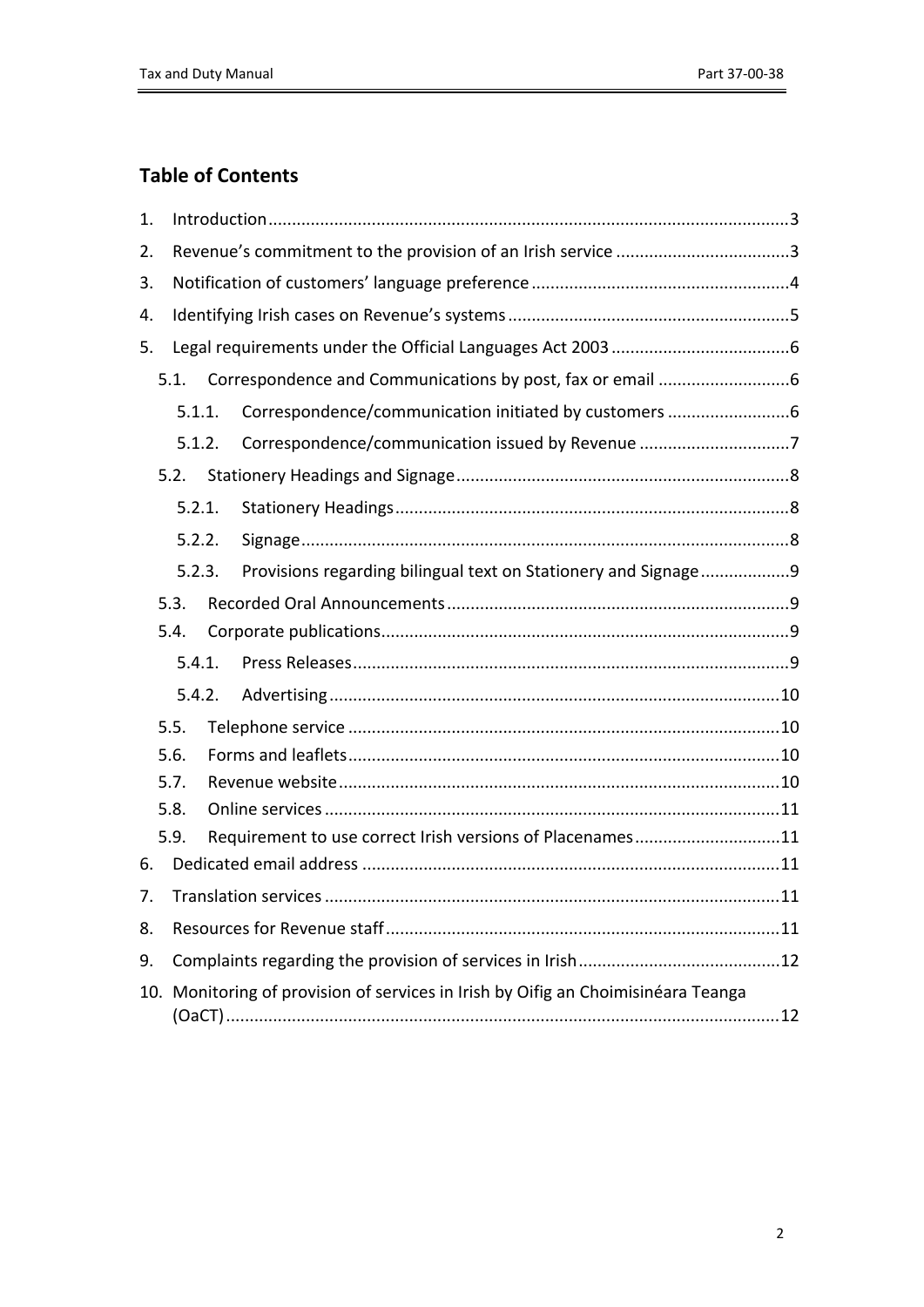# <span id="page-2-0"></span>1. Introduction

The Official Languages Act 2003 (OLA) places obligations on Revenue and other public bodies in relation to the provision of services through Irish. Regulations have been made under the Act regarding the use of Irish on stationery, signage and recorded oral announcements. The Official Languages Act 2003 has been amended with the Official Languages (Amendment) Act 2021, which was signed into law in December 2021.

The new amended Act will bring about changes to the way government bodies implement the provision of services as Gaeilge and Revenue will endeavour to adhere to any and all changes that affect our organisation.

Among the amendments is the abolition of the existing Language Schemes. These will be replaced by Language Standards governed by a newly incorporated Advisory Committee. Until the Language Standards are advised to government organisations, the existing Language Schemes remain in force.

Two Irish Language Schemes have been approved for Revenue under the OLA. The first covered the period 2005-08 and the second covered 2013-16. The [schemes](https://www.revenue.ie/en/corporate/statutory-obligations/official-languages-act/index.aspx) are available on the [Revenue](http://www.revenue.ie/en/about/publications/scheme-2013-2016-official-languages-act2003.pdf) [website.](http://www.revenue.ie/en/about/publications/scheme-2013-2016-official-languages-act2003.pdf) A new scheme has been developed and is awaiting approval by the Department of Culture, Heritage and the Gaeltacht. These schemes will cease to exist with the introduction of the Language Standards, to be established in conjunction with the Official Languages (Amendment) Act 2021.

Responsibility for the co-ordination of Irish language services in Revenue is in Rannóg na Gaeilge in our Galway office.

This Unit has national responsibility for managing compliance with the provisions of the Official Languages Act 2003 and the related Regulations for implementation of commitments in our Language Schemes, for monitoring the demand for Irish services and for dealing with enquiries/complaints regarding our Irish language services.

# <span id="page-2-1"></span>2. Revenue's commitment to the provision of an Irish service

Revenue fully supports the entitlement of taxpayers to be dealt with in Irish and offers a comprehensive range of services through Irish to any person or business that wishes to conduct their affairs with us exclusively through the Irish language, once they elect to do so.

Our Customer Service Standards include a commitment to provide a service to any customer who wishes to conduct their business through the medium of Irish. The same standards apply to the delivery of services in the Irish language as apply to English language services.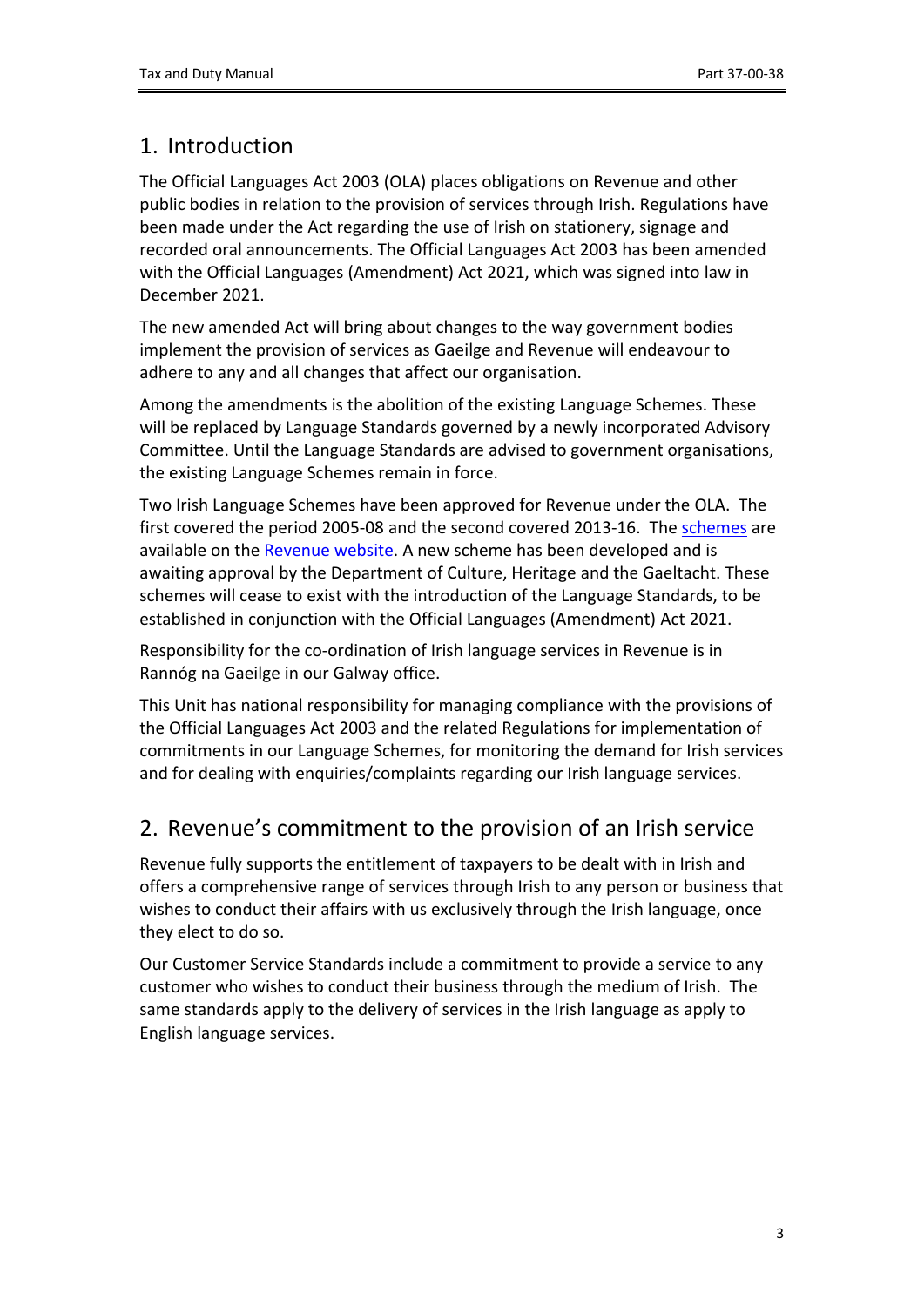The following material is either exempt from or not required to be published under the Freedom of Information Act 2014.

[…]

# <span id="page-3-0"></span>3. Notification of customers' language preference

Revenue offers a comprehensive range of services in Irish to any person or business that wishes to conduct their tax affairs **exclusively** through the Irish language. Note: customers cannot choose to operate certain taxes through Irish and others through English.

In order for Revenue to provide these services we need to be aware of a customer's language preference and customers must notify Revenue of their preference. New customers are advised of the availability of a service through Irish at the point of first contact with Revenue. This generally occurs when an individual is registering as a PAYE employee or setting up a business.

The following material is either exempt from or not required to be published under the Freedom of Information Act 2014.

[…]

Customers can also advise us of their language preference by contacting their local Revenue office. When customers have indicated their language preference, all future correspondence and output will be issued in the language of choice.

Currently, some 3,800 customers have elected to deal with their tax affairs exclusively in Irish.

Staff should note the following.

- Information regarding ['Conducting](https://www.revenue.ie/en/corporate/statutory-obligations/official-languages-act/index.aspx) [your](https://www.revenue.ie/en/corporate/statutory-obligations/official-languages-act/index.aspx) [Business](https://www.revenue.ie/en/corporate/statutory-obligations/official-languages-act/index.aspx) [with](https://www.revenue.ie/en/corporate/statutory-obligations/official-languages-act/index.aspx) [Revenue](https://www.revenue.ie/en/corporate/statutory-obligations/official-languages-act/index.aspx) [through](https://www.revenue.ie/en/corporate/statutory-obligations/official-languages-act/index.aspx) [Irish](https://www.revenue.ie/en/corporate/statutory-obligations/official-languages-act/index.aspx)' is available on the Revenue website. This webpage includes links to Revenue's Irish language schemes for [2005](https://www.revenue.ie/en/corporate/statutory-obligations/official-languages-act/scheme2005-2008-official-languages-act2003.pdf) [-2008](https://www.revenue.ie/en/corporate/statutory-obligations/official-languages-act/scheme2005-2008-official-languages-act2003.pdf) and [2013](https://www.revenue.ie/en/corporate/statutory-obligations/official-languages-act/scheme-2013-2016-official-languages-act2003.pdf) [–](https://www.revenue.ie/en/corporate/statutory-obligations/official-languages-act/scheme-2013-2016-official-languages-act2003.pdf) [2016](https://www.revenue.ie/en/corporate/statutory-obligations/official-languages-act/scheme-2013-2016-official-languages-act2003.pdf).
- Revenue's tax processing system (ITS) produces Irish versions of the vast majority of forms and letters to customers who have indicated their preference for Irish versions.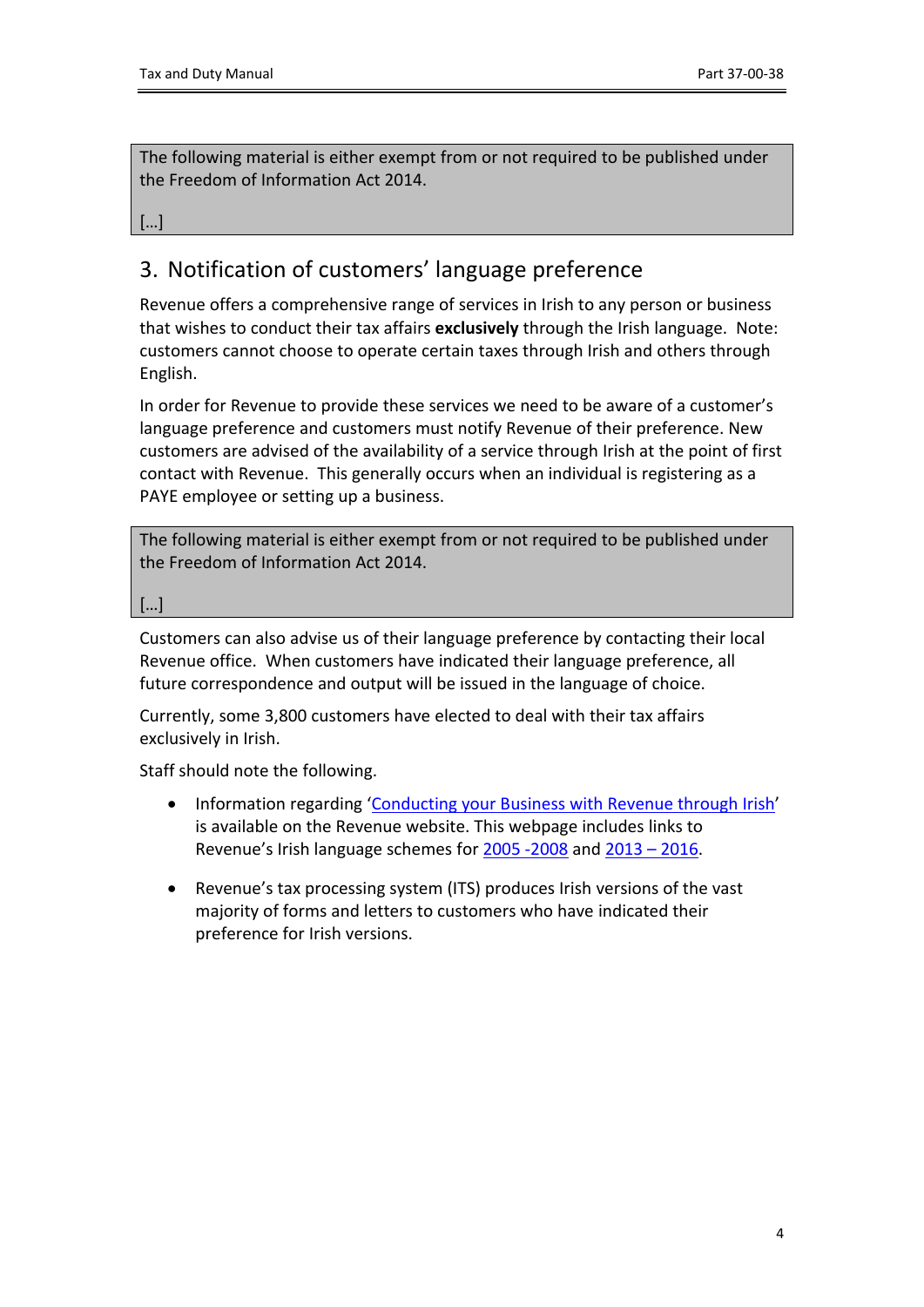The following material is either exempt from or not required to be published under the Freedom of Information Act 2014.

[…]

# <span id="page-4-0"></span>4. Identifying Irish cases on Revenue's systems

The following material is either exempt from or not required to be published under the Freedom of Information Act 2014.

[…]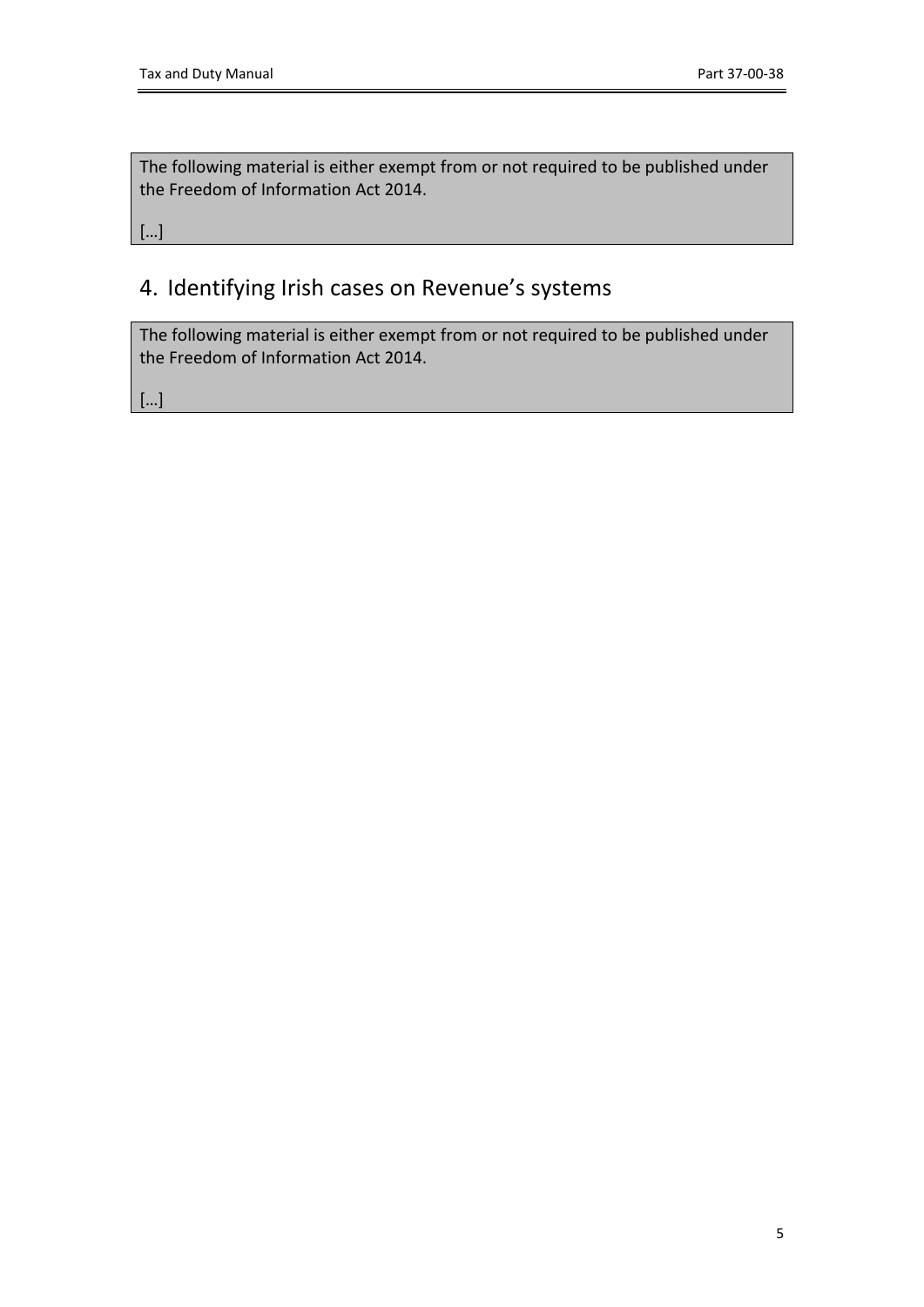### <span id="page-5-0"></span>5. Legal requirements under the Official Languages Act 2003

There are specific legal requirements relating to the following:

- correspondence and communication by post, fax or email
- stationery and signage
- recorded oral announcements
- corporate publications, press releases and advertising campaigns
- service through Irish for telephone callers
- service for personal callers to public offices
- provision of a range of forms and leaflets in the Irish language
- information on the website
- online services.

### <span id="page-5-1"></span>5.1. Correspondence and Communications by post, fax or email

There are specific legal obligations regarding correspondence received from and information issued to customers.

#### <span id="page-5-2"></span>5.1.1. Correspondence/communication initiated by customers

Communication **initiated** by the public in an official language must be replied to in the same language. This means that:

- all correspondence received from a person in Irish, either by post, fax or email, must be replied to in Irish regardless of whether they are received from an Irish marked case;
- all correspondence received from a person in English, either by post, fax or email, must be replied to in English even if it is received from an Irish marked case.

Out-of-office messages or automated replies to emails are 'replies'. Where email correspondence is expected to be received in Irish as well as in English, a bilingual outof-office message should be used. A sample, standard out-of-office bilingual reply which can be easily amended is provided.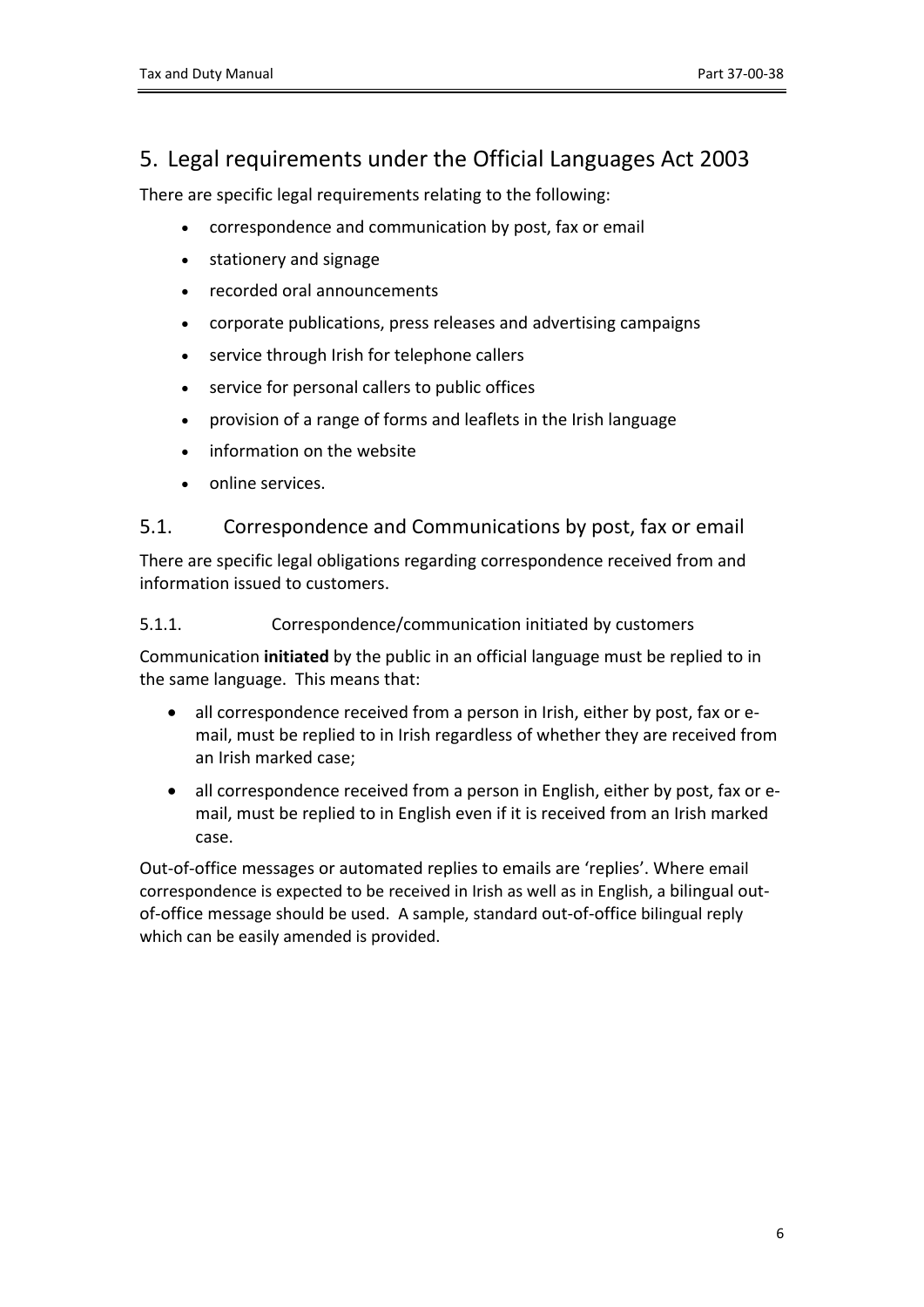Beidh·mé·as·láthair·ón·oifig·ar·na·dátaí·seo·a·leanas:¶ I will be out of the office on the following dates.  $\P$ 01/07/2016-07/07/2016¶  $\mathbf{I}$ Is féidir teagmháil a dhéanamh leis an duine thíosluaite má tá ceist phráinneach agat: [1] If you have an urgent query, please contact:  $\blacksquare$ **Name** 54321¶ name@revenue.ie¶

Figure 1: Standard out-of-office bilingual reply

#### <span id="page-6-0"></span>5.1.2. Correspondence/communication issued by Revenue

Information **issued** by Revenue by post or by email to the general public (e.g. all customers registered for any tax) or a class of the general public (e.g. all customers registered for Income Tax or customers in a particular geographical area) must be either in Irish **or** Irish and English. Information in this context is defined as generic information.

This means that:

- any information leaflets and/or booklets (e.g. generic information on Budget changes) that are issued in bulk to our customers must be either bilingual or in the Irish language.
- In cases where personalised written correspondence (e.g. tax credits certificates or notices of assessment) is issued to our customers, such correspondence will be in Irish where the customer has indicated that they wish their affairs to be dealt with through Irish; or in English where the customer has not made such a request.
- In cases where both written personal and general information are issued together, the personal information will be in Irish where the customer has indicated that they wish their affairs to be dealt with through Irish or in English where the customer has not made such a request and the general information will be either bilingual or in Irish.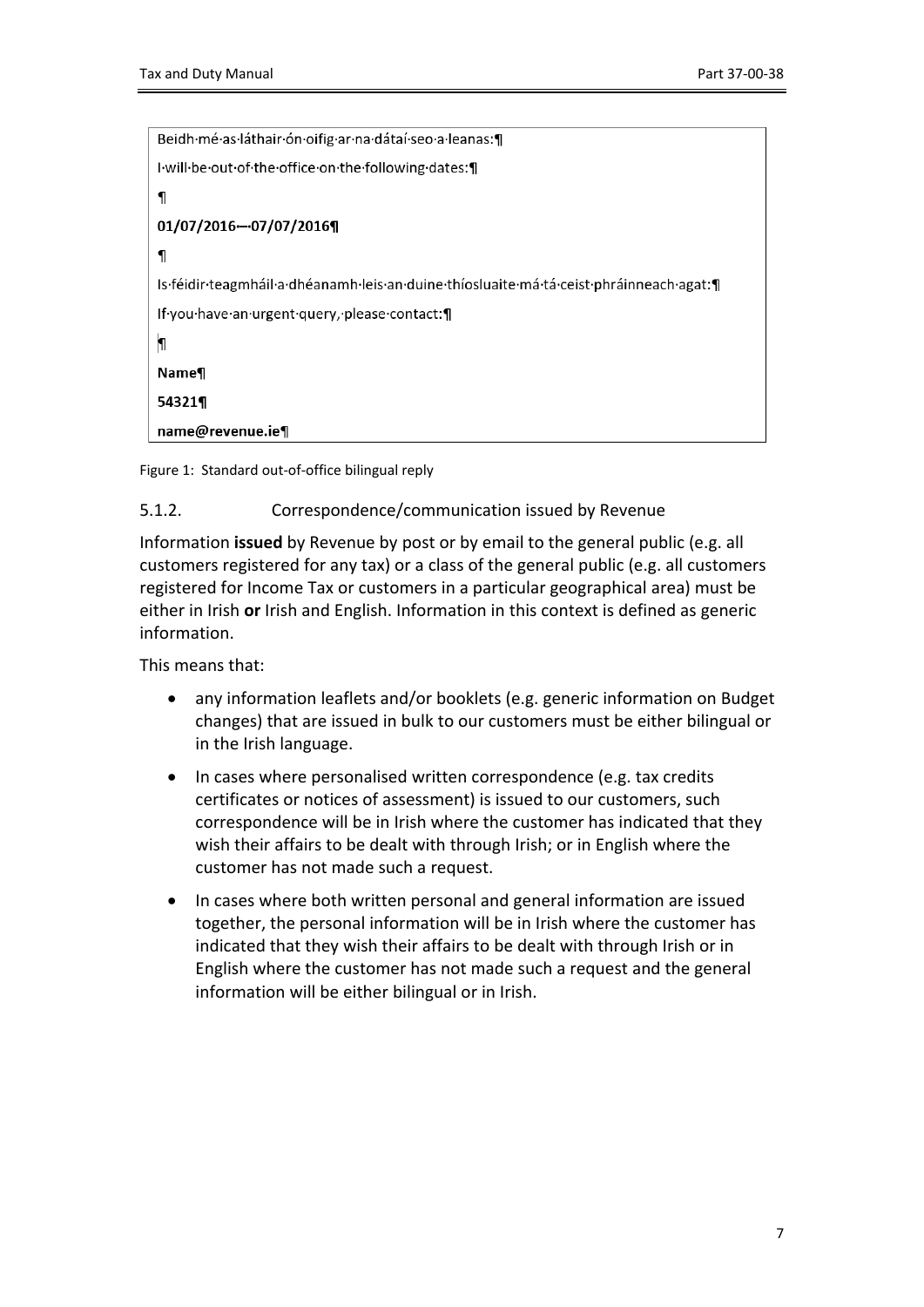### <span id="page-7-0"></span>5.2. Stationery Headings and Signage

Revenue is required to ensure that our stationery headings and signage are provided in Irish only, or in Irish and English.

#### <span id="page-7-1"></span>5.2.1. Stationery Headings

The pre-printed headings and information (e.g. title of the organisation, contact details) on particular stationery items are required to be provided in Irish or bilingually.

Stationery is defined as:

- Notepaper
- Compliment slips
- Fax cover sheets
- Labels
- File covers and other folders, and
- Envelopes, including stamped addressed envelopes.

Revenue's Print Centre and Information, Communications Technology & Logistics Division are responsible for ensuring that Revenue complies with these legal requirements.

#### <span id="page-7-2"></span>5.2.2. Signage

Signs placed by Revenue or on our behalf, at any location in the State or outside the State are required to be either in Irish or bilingual.

The provisions apply to:

- Signs which are visible to the public and those which are not (i.e. public and internal signs)
- Permanent and temporary signs
- Electronic and non-electronic signs
- Signs used on stands at conferences, seminars and other events held in public places.

Revenue's Accommodation Unit, Logistics Branch in ICTL Division has responsibility for signage.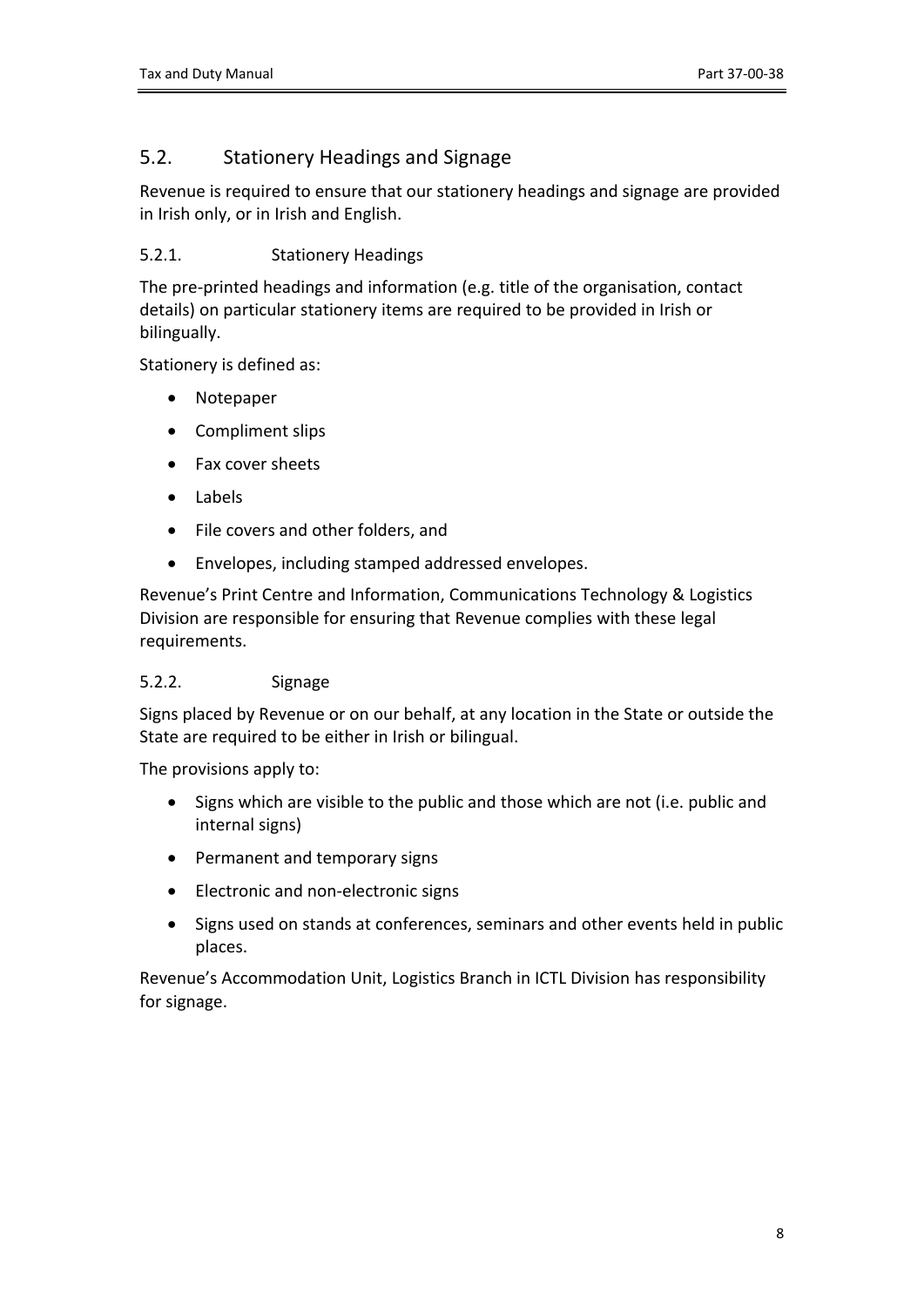<span id="page-8-0"></span>5.2.3. Provisions regarding bilingual text on Stationery and Signage

The Regulations regarding stationery using bilingual text provide that:

- Irish text should appear first
- Irish text should be as prominent, visible and legible as the English text
- The letters in the text shall be the same size in both Irish and English
- No word shall be abbreviated in Irish unless the translated word in English is also abbreviated
- Both texts should communicate the same information
- Irish text should be correct

### <span id="page-8-1"></span>5.3. Recorded Oral Announcements

The legal requirements apply to recorded oral announcements only and include the following:

- oral announcements provided on the telephone when the office is closed;
- oral announcements transmitted by a public address system, e.g. security warning; and
- oral announcements transmitted by means of a computerised telephone answering system (for example, "Press 1 for assistance").

The provision does not apply to personal oral messages recorded by staff (i.e. telephone messages). However, staff that are likely to receive calls from customers who wish to conduct business through Irish should ensure their telephone message is recorded in both Irish and English. Any staff who feel comfortable doing so are welcome to record bilingual telephone messages.

### <span id="page-8-2"></span>5.4. Corporate publications

Since 2004, all major Revenue corporate publications have been published bilingually. This includes Annual Reports, Statements of Strategy, Audited Accounts and the Corporate Governance document.

### <span id="page-8-3"></span>5.4.1. Press Releases

Revenue is committed to the publication of at least 20% of Press Releases bilingually, simultaneously.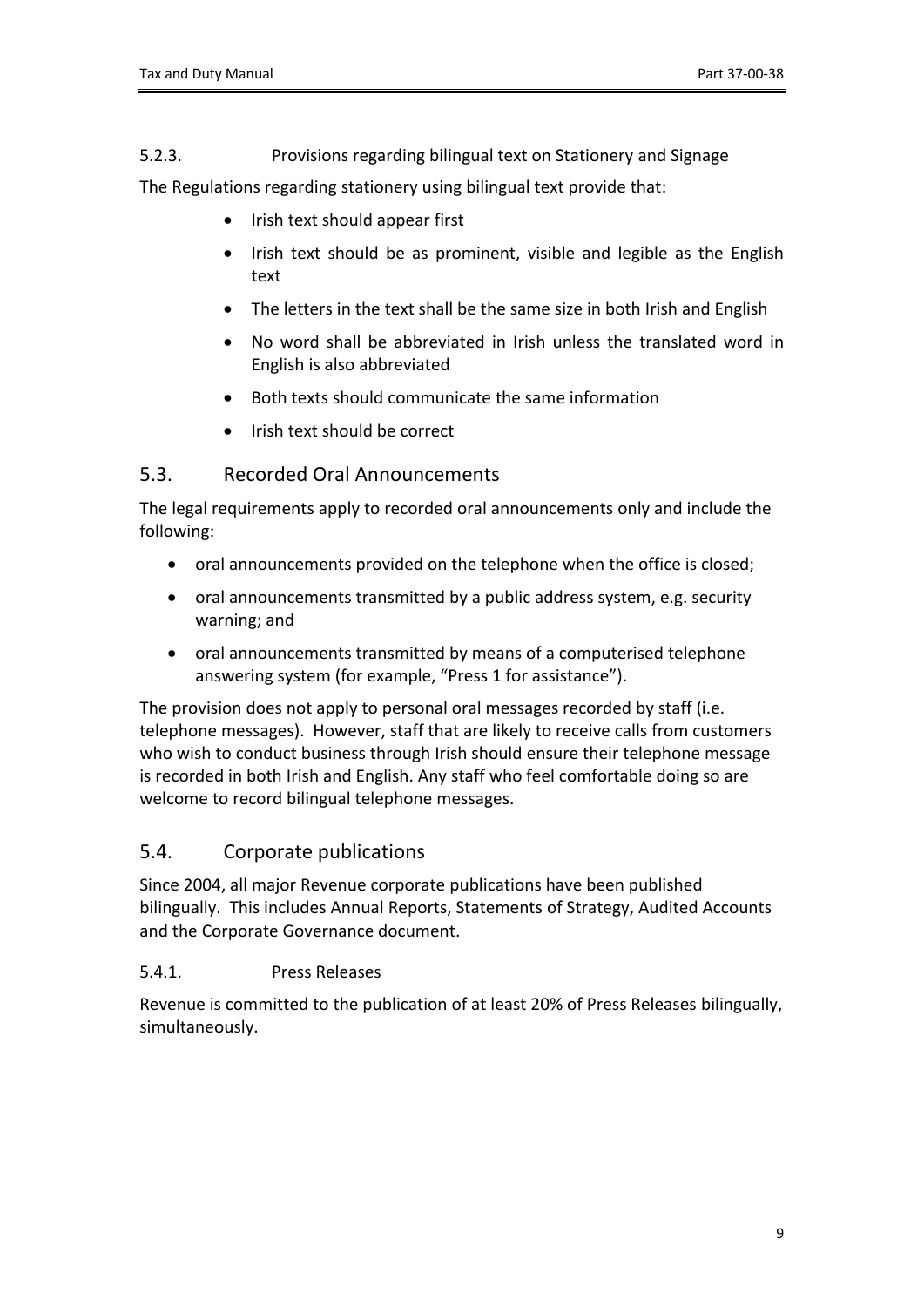#### <span id="page-9-0"></span>5.4.2. Advertising

Major Revenue advertising campaigns include Irish language advertising. We are committed to a minimum 2:10 ratio for Irish language advertisements. The Official Languages (Amendment) Act 2021 includes a regulation whereby at least 5% of any money expended by the body on advertising in any year shall be used to place advertising in the Irish language through Irish language media.

### <span id="page-9-1"></span>5.5. Telephone service

Revenue provides an Irish language service on the majority of our telephone services. There is an option for customers wishing to conduct their business with us in Irish. Customers who select this option are put through to an Irish-speaking member of staff with whom they can transact their business. It should be noted that complex queries might require an input from non-Irish speaking Revenue personnel and in such cases, the required information will be provided through English.

The Collector-General's Division provides an Irish language service on its Help phonelines that deal with:

- Business and Income Tax Enquiries;
- Tax Relief at Source; and
- Employers' Services

The ROS Helpdesk provides support for customers wishing to conduct their business through Irish. This Helpdesk provides support to ROS users on technical issues only, for example, how to register for ROS, renewal of digital certificates, how to download the ROS offline applications.

### <span id="page-9-2"></span>5.6. Forms and leaflets

Revenue provides a very significant number of our most popular forms and leaflets in Irish and English, both online or hard copy versions. Many forms are annual forms and are updated in both languages to accommodate changes made in the Budget, etc.

### <span id="page-9-3"></span>5.7. Revenue website

The Revenue website is now fully bilingual following the relaunch of the website in 2017. The Irish version of webpages can be accessed by selecting the "Gaeilge" tab at the top of the homepage.

Amendments to documents that are currently available in Irish must be provided in both official languages simultaneously. In general, new material added to the website is provided in Irish and English.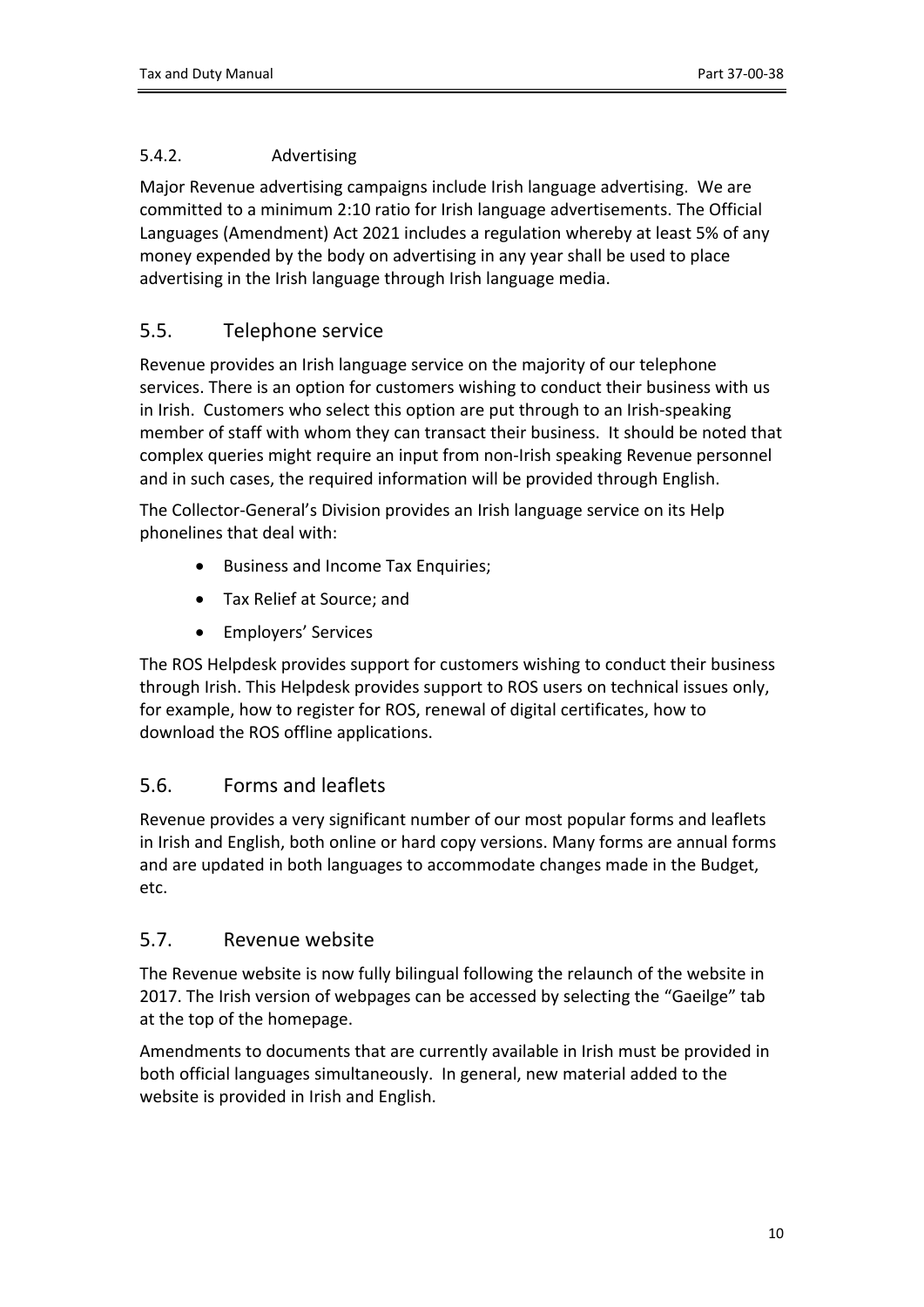#### <span id="page-10-0"></span>5.8. Online services

Revenue provides a wide range of online services in Irish.

- The Revenue Online Service (ROS) is the means by which Revenue delivers its interactive customer services electronically to business customers. The vast bulk of ROS screens and functionality is available bilingually.
- myAccount is a secure online service for non-ROS customers and is fully bilingual.
- Our PAYE Services in [myAccount](https://www.revenue.ie/en/online-services/index.aspx) is fully bilingual. Customers can view information on the Revenue record, claim tax credits, declare additional income, submit an annual tax return (Form 12), add a job or pension and update their personal information, etc.
- An Irish version of the online Contact Locator facility is also available.
- Tax Relief at Source Mortgage Interest Relief. This online facility is fully bilingual.
- A number of other online Revenue services are available in Irish to taxpayers and businesses, such as the annual Budget calculator

#### <span id="page-10-1"></span>5.9. Requirement to use correct Irish versions of Placenames

The official Placenames of Gaeltacht areas as declared in Placenames Orders are used by Revenue as the default for corporate purposes. Details of all such Orders are available at [www.coimisineir.ie.](http://www.coimisineir.ie/)

### <span id="page-10-2"></span>6. Dedicated email address

An email service to deal with customer feedback and enquiries/complaints regarding our Irish language services is available at [rannognagaeilge@revenue.ie.](mailto:rannognagaeilge@revenue.ie)

### <span id="page-10-3"></span>7. Translation services

The following material is either exempt from or not required to be published under the Freedom of Information Act 2014.

[…]

### <span id="page-10-4"></span>8. Resources for Revenue staff

The following material is either exempt from or not required to be published under the Freedom of Information Act 2014.

[…]

As per [paragraph](#page-9-3) [5.8](#page-9-3) above, a range of Irish content is available on the website. This is accessed by selecting the Gaeilge tab at the top of all pages.